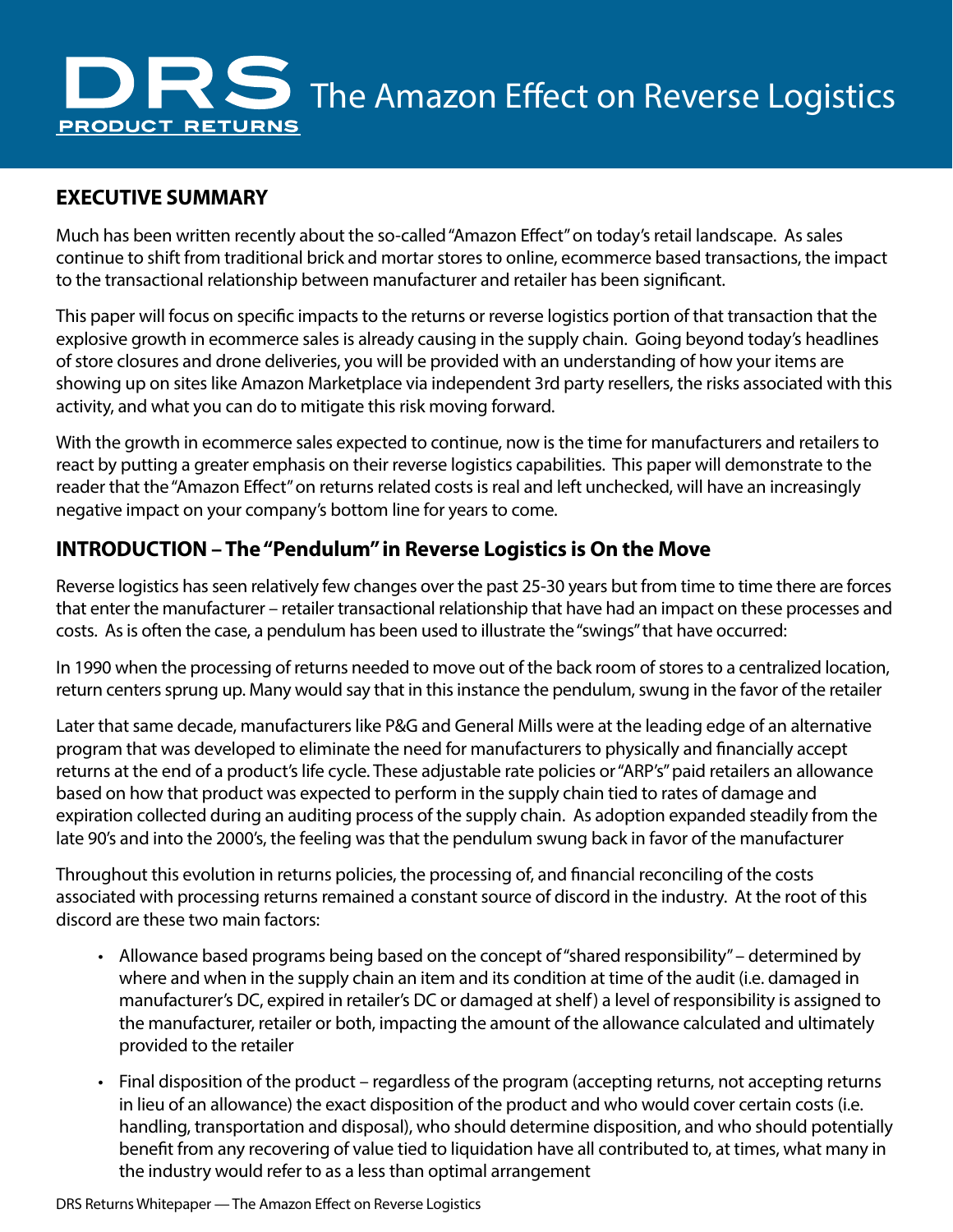From time to time, there have been various factors that have impacted returns that would warrant some sort of reaction from either the manufacturer, retailer or both, to reign reverse logistics costs back in. Sustainability, store level hazardous processing, mergers in both the manufacturer and retailer industries, and consolidations with reclaim service providers have all had some impact on returns related costs. Remember the example of the pendulum? Even with these factors coming into play, there really hasn't been any significant change with the position of the pendulum lately. That is until now.

The pendulum has started to move again and this time there is a force behind it unlike anything the industry has experienced up to this point in time impacting reverse logistics. That force is the growth of online sales, also known as the "Amazon Effect". This effect that Amazon specifically, and ecommerce in general, is having on reverse logistics is real, complex, and becoming more and more costly to contend with as these specific factors weigh in on the process:

- Sales are continuing to shift from brick and mortar to ecommerce
- Return rates are much higher for ecommerce sales so your blended rate of returns is increasing
- The composition of the makeup of your returns is changing
- Retailers are reacting to preserve profit by controlling the costs of reverse logistics
- Sites like Amazon Marketplace are making it very easy for independent resellers to move your product online

As a result, now is not the time to be passive about managing returns and reverse logistics. This paper will provide you with a greater understanding of the Amazon Effect on reverse logistics and how you can put certain controls and processes in place to better insulate your business from the rising costs of returns and reverse logistics. There is also a Business Case excerpt that uses a real-life example of how controlling the final disposition of your items takes on even greater importance in this ecommerce focused retailer landscape that looks to continue to be dominated by Amazon for years to come.

# **Understanding the "Amazon Effect" on Reverse Logistics**

Just as the sun rises in the east, returns will continue to be a function of sales. Historically, from a pure brick and mortar perspective, manufacturers with a well-run reverse logistics program can keep the costs of returns as a percentage of sales to around 2%. Some of the best-in-class examples can get this closer to 1% of sales. From the retailer's perspective, it is not uncommon for the cost of reverse logistics to erode their profits by 10% or more.

As many manufacturers and retailers are starting to realize, they are no longer managing these costs from the historical brick and mortar aspect as sales continue to dramatically shift away from brick and mortar to ecommerce.

### **The Shift in Sales from Brick and Mortar to Ecommerce**

According to the U.S. Commerce department, ecommerce sales in Q3 of 2017 jumped 15.5% from a year ago to a new record of \$115 billion. Online sales now make up 9.1% of all retail sales, up from 8.2% a year ago. (Richter)

With this year's holiday season still top of mind, here is an interesting graphic that illustrates not only how prevalent online shopping has become this time of year but how it has doubled in only 10 years. (Reagan)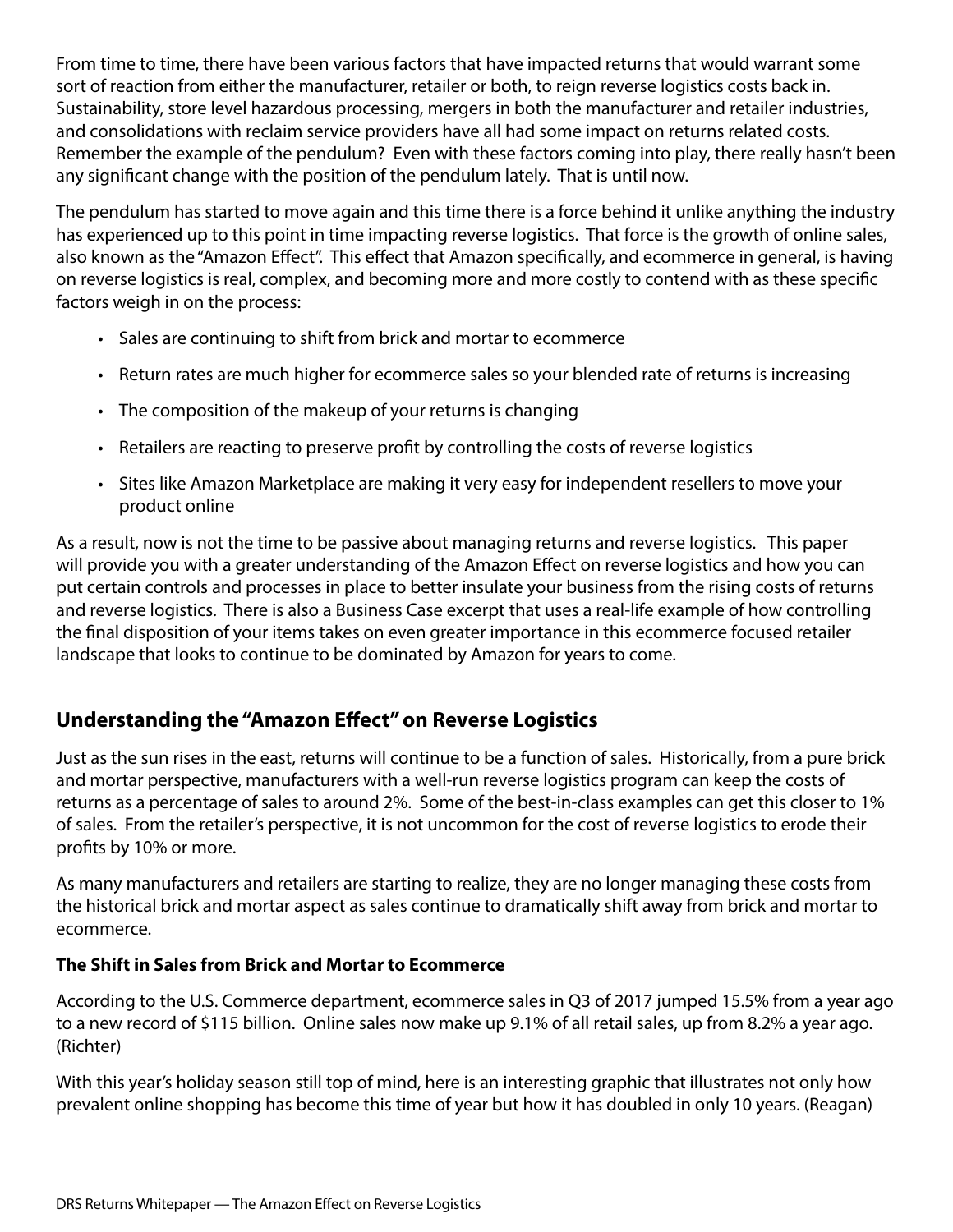

In referencing the CNBC All-America Economic Survey, this same article also went on to show just how dominate Amazon is in this space with this next graphic below.



As you can clearly see, no other retailer comes anywhere near Amazon in the results of this survey. Technology continues to be a significant driver behind this growth as many consumers today access ecommerce sites from their smart phones and other portable devices. The convenience of no longer having to go into stores to shop has evolved from the PC to the laptop and now to these highly mobile devices. Behaviors online are also changing as more and more online shoppers utilize sites like Amazon and other marketplace sites as resources to research product information, pricing and reviews more so today than traditional search engines prior to making a purchase online.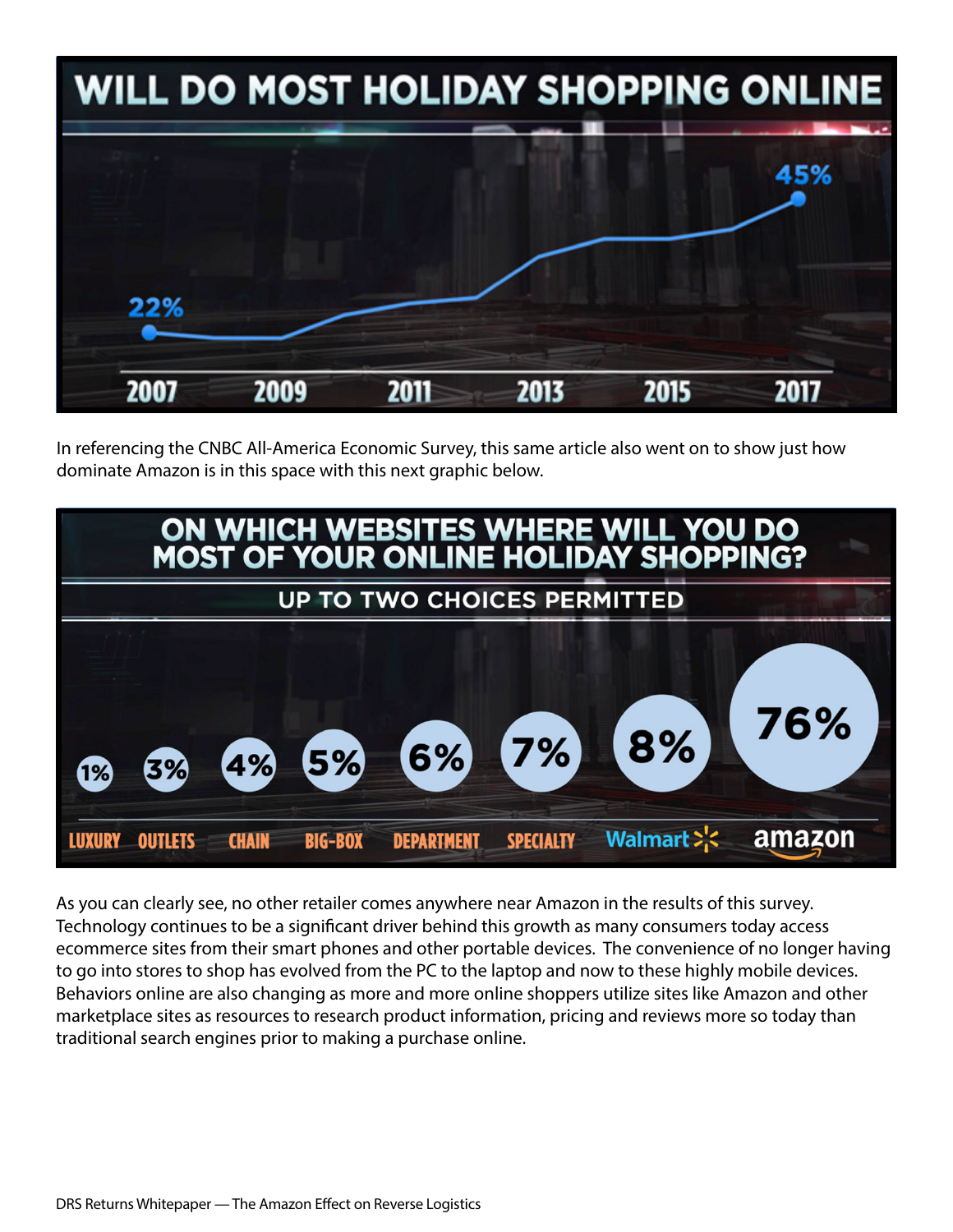# **The Impact This Shift to Ecommerce Sales Has on Returns and Reverse Logistics**

As so often is the case, convenience comes with a price and in this instance, that price is in the form of higher return rates. Generally, return rates for online purchases are 2-3 times higher than in store and for certain categories, return rates can be up to 10 times higher online. As retailers continue to look for ways to stand out from their competition with the online consumer, the area of returns processing continues to evolve. For example, the concept of "buy online, return in store" continues to take hold with the consumer as ecommerce continues to grow and evolve. According to the United Parcel Service of America, Inc. 2016 report titled "UPS Pulse of the Online Shopper":

Although 68% of online returners have shipped items back to the retailer, 60% prefer to return items to a physical store when given a choice. The reason for the difference may be based on the efficiency of the online return process. What used to be an intrusive process is now flawless among many of the best retailers.

As more of your sales are comprised of online sales, your overall returns will therefore increase. As more units are returned through existing store locations, many retailers are now faced with processing these additional units through their existing reverse supply chain.

# **The Overall Makeup of Returns is Also Changing Because of Online Transactions**

In addition to an overall increase in the volume of units being returned, another dramatic change occurring in the reverse supply chain is with the mix of the different types of returns that retailers are now required to process. What we see happening is that "consumer returns" now comprises a larger portion of all returns when compared to the other types of returns historically processed in the brick and mortar space (recalled, damaged, out of date or end of life). Consumer returns tend to be more of the nature of "didn't fit", "didn't work", "color didn't match photo online", etc. Most times these items are still intact and therefore would make sense to return to stock to be resold at full price.

As retailers make it easier to return product via improvements to their websites, enhancements to apps, the ability to buy online and return in store, etc. and more consumers turn to ecommerce to make their purchases, what we are seeing is a convergence of factors that are putting pressure on retailers and manufacturers to better manage reverse logistics related costs and recoup value wherever possible to help offset these higher costs.

### **Retailer's Reaction to Control Costs**

Companies like Wal-Mart (acquiring Jet.com), Target (acquiring Shipt) and CVS (merging with Aetna) are deploying different strategies to answer the threat that has become competing with Amazon in the ecommerce space. Amazon is not standing pat either as they continue to evolve and implement strategies of their own to help maintain their leadership position. Their acquisition of Whole Foods is looked upon as a way for Amazon to leverage that physical footprint as an extension of both their forward and reverse supply chains.

But beyond these headlines grabbing moves, other, more subtle reactions tied to returns and reverse logistics are being implemented by many retailers including:

- Changes to returns policies that limit the manufacturer's disposition options
- Erosion in return to vendor compliance (i.e. retailers returning to the vendor / manufacturer or their 3rd party processor less than what they claimed)
- Being faced with more returned units, retailers are becoming more reliant on a disposition of liquidate to extract as much value as possible to help offset their increase costs associated with higher returns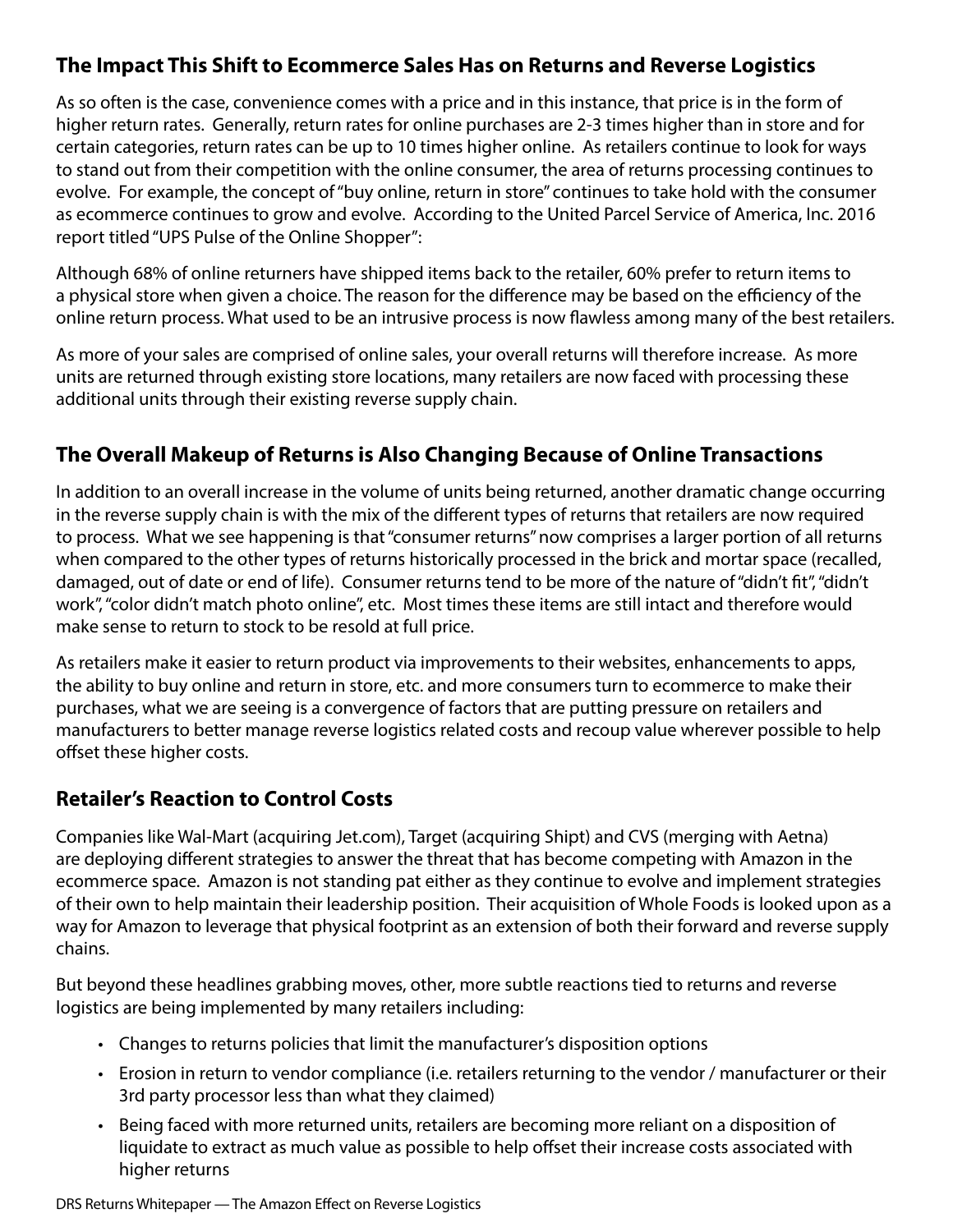As more traditional brick and mortar retailers continue to evolve towards more of an omni-channel model to better compete in today's marketplace, reverse logistics is a natural place to look for cost savings.

#### **To recap, here is what we have covered so far:**

- More consumers are making purchases online
- Retailers are competing for these online consumers by making the returns experience easier, seamless and a competitive advantage
- More units are being returned as a result (2-3x more in general, some categories up to 10x more than brick and mortar sales)
- Some retailers are making it more difficult for manufacturers to get their returned products back
- More units returned in general and less of these going back to the manufacturer means more units liquidated into the secondary market

So, if you are a manufacturer in any of these categories (Apparel, Books, Electronics, Health and Beauty, Home, Toys, and Sports) there is a very good chance that more of your product is in the secondary, or even worse, the tertiary markets today because of the effects of ecommerce on the reverse supply chain.

Like the changes that we are seeing on the supply side of the equation, we are also seeing significant changes to the demand side that should have manufacturers very concerned. Once again, we are pointed in the direction of Amazon.

## **Amazon Marketplace and Independent 3rd Party Resellers**

By now you are probably asking yourself what is happening with this product and where, ultimately is it ending up? Our access to and understanding of the secondary market indicates that the product being processed for reclaim by retailers is being liquidated to independent 3rd party resellers who are then using online marketplaces such as eBay and Amazon Marketplace to resell these items.

What should be of great concern for manufacturers is that the demand for this type of transaction is increasing along with the available supply of your product. This potential circuitous route that your product is taking is what we refer to as the Amazon Effect on Reverse Logistics. As Amazon continues to grow, so does the risk to your sales and brand equity if you are not securing your product. Just how large of an issue is this becoming? According to an article recently published on the website Sellbrite, in 2017:

- 40% of product sales on Amazon Marketplace come from third-party sellers
- In 2016, Amazon made \$23 billion in sales from third-party sellers
- How much do sellers make?
	- Annual sales
		- 49%: Less than \$100,000
		- 36%: \$100,000-\$1 million
		- 13%: \$1 million-\$10 million
		- 2%: More than \$10 million
		- Of that, less than 0.6% sell more than \$50 million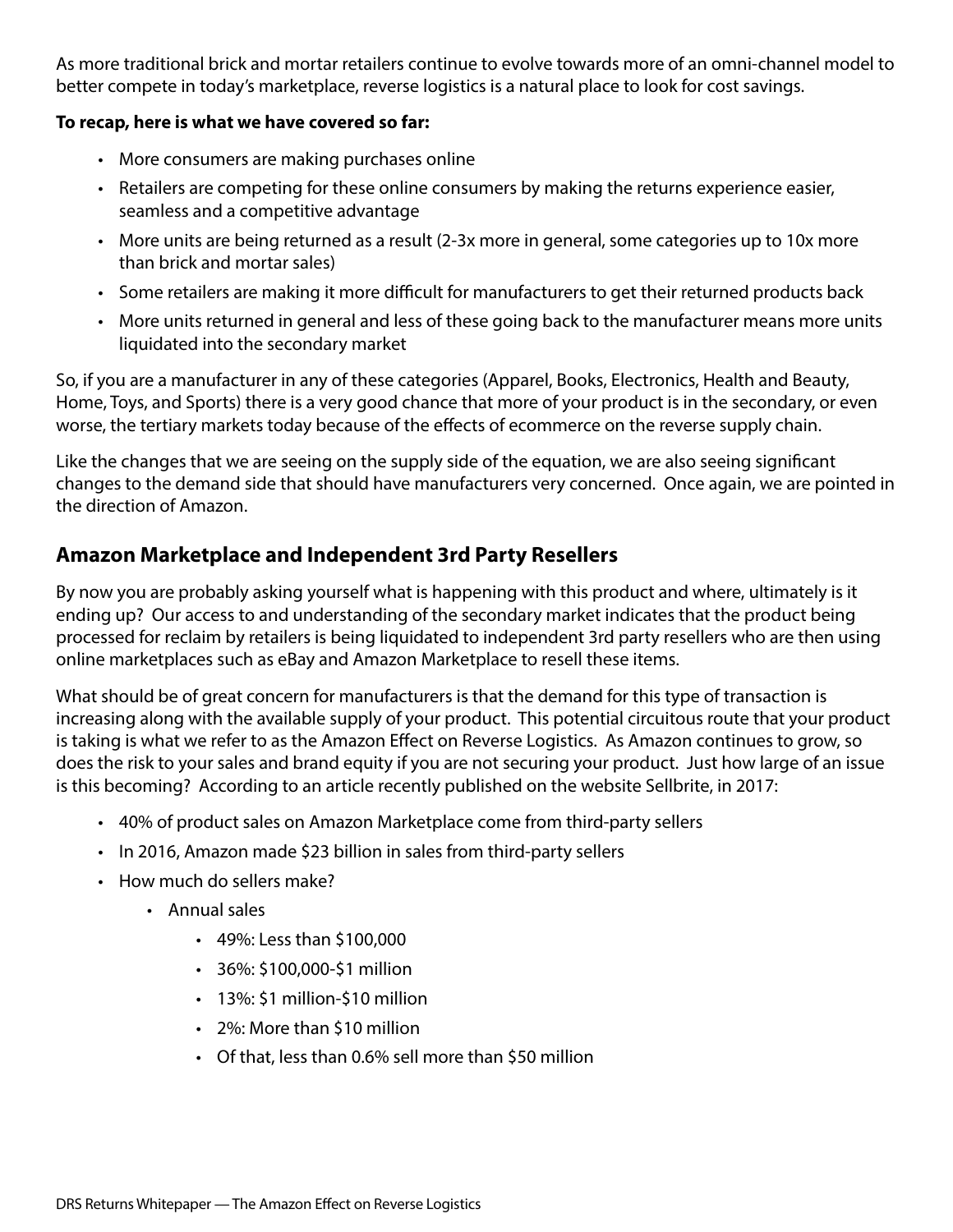- Primary products sold by third-party sellers
	- 18% Home and Kitchen
	- 11% Toys and Games
	- 9% Books
	- 8% Health
	- 8% Beauty
	- 7% Electronics
	- 7% Clothing
	- 6% Sports and Outdoors (Ugino)

As a manufacturer, if you are not actively managing your reverse supply chain, how many of your items are finding their way into this \$23 billion and growing channel? How do we know that this is just the tip of the iceberg and is only going to continue to get worse? Because Amazon told us so! Earlier this year they stated that one of their strategic imperatives for 2018 was to grow their higher margin business units including Marketplace. (Stevens)

If you need proof that actively managing your reverse supply chain can be an effective deterrent against your items finding their way into the hands of these online resellers, the following business case excerpt reinforces how you can insulate yourself from this.

# **Conclusion**

The reverse supply chain is undergoing tremendous changes because of the "Amazon Effect". As more units are sold online, retailers are faced with the reality of having to process more returned units. Many of these units are intact and offer the retailer a chance to recover value through liquidation and is an effective source of revenue that can help offset the rising costs associated with the challenges of becoming more omnichannel competitive efficient.

3rd party resellers are then acquiring these items through retailer liquidation efforts at discounts of 80-90% off list cost. This enables the reseller to price your items at prices that are often lower than retail costs in the primary market, including "sold and shipped by Amazon". Online consumer behaviors are changing as they use sites like Amazon to research items prior to purchasing. As they research price they are often directed to these independent resellers which is fine by Amazon as they have made this high margin business unit a high growth priority of theirs. (Stevens) Revenue growth from 2015 (\$16.1 billion) to 2016 (\$23 billion) for Amazon's Marketplace was a robust 43%. (Ugino) Combined with the expected annual growth rate for ecommerce over the next 5 years being 9-10%, manufacturers must not be passive in managing their reverse logistics programs.

Therefore, manufacturers who want to avoid the risks (loss of primary and secondary channel sales, diversion, brand equity erosion) associated with their items becoming entangle in this situation must do a better job of securing their reverse logistics supply chains and control the disposition of their items to keep them out of the control of these 3rd party resellers. The below checklist can help you accomplish this:

- Update your returns policy to incorporate ecommerce transactions
- Ensure that you are dictating the disposition of your items
- Where it makes sense to do so, retrieve your returned items to retake possession
- Audit claims for accuracy (quantity, pricing, fees, etc.)
- Validate quantities returned to quantities claimed to ensure that you are securing your reverse supply chain